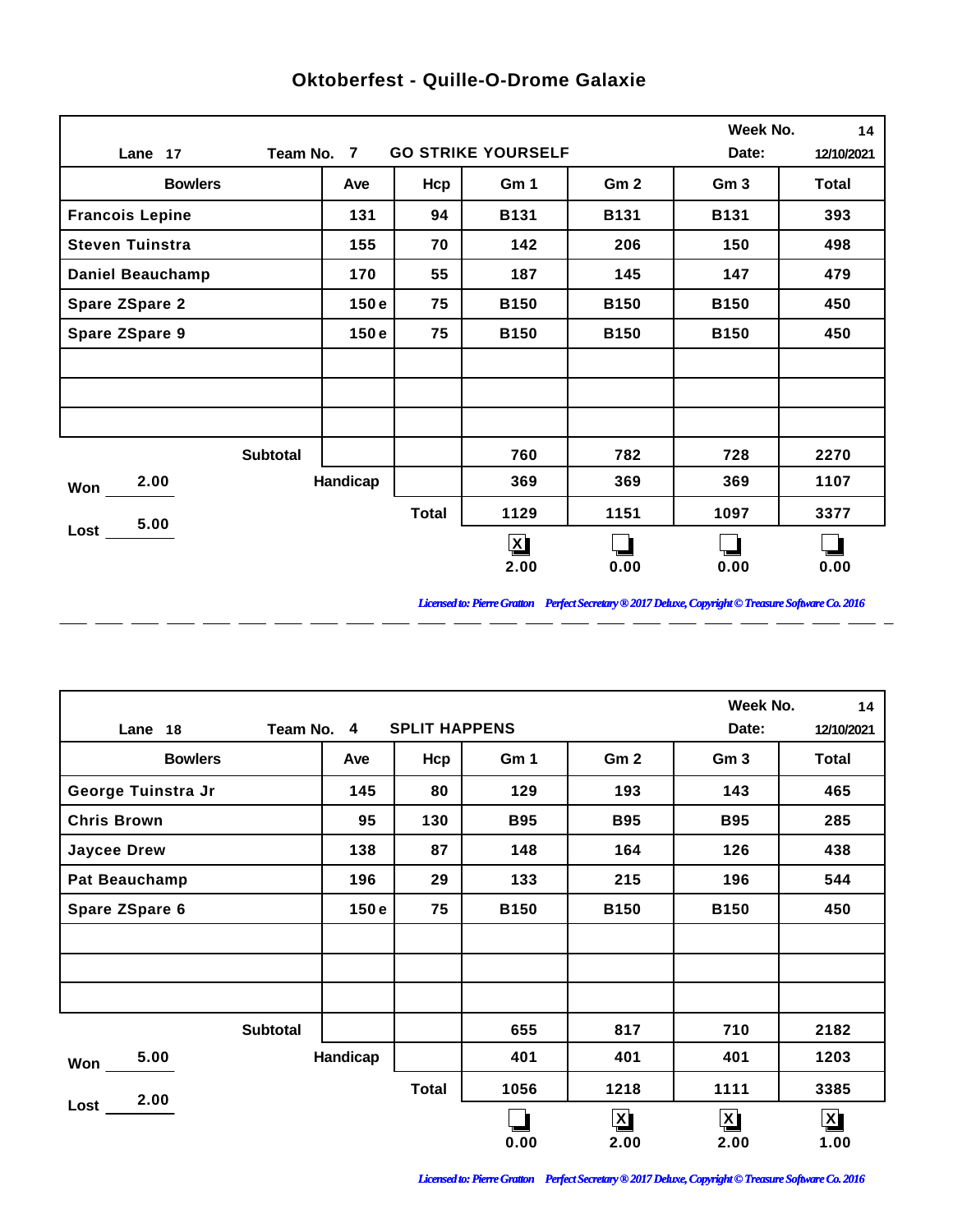|                       |                 |              |                        |                 | Week No.        | 14           |
|-----------------------|-----------------|--------------|------------------------|-----------------|-----------------|--------------|
| Lane 19               | Team No. 1      |              | <b>CHASING TURKEYS</b> |                 | Date:           | 12/10/2021   |
| <b>Bowlers</b>        | Ave             | Hcp          | Gm 1                   | Gm <sub>2</sub> | Gm <sub>3</sub> | <b>Total</b> |
| <b>Marjo Cartier</b>  | 127             | 98           | 100                    | 146             | 153             | 399          |
| <b>Diane Cooper</b>   | 140             | 85           | 107                    | 126             | 129             | 362          |
| <b>Steve Walling</b>  | 152             | 73           | 168                    | 153             | 137             | 458          |
| <b>Spare ZSpare 1</b> | 150e            | 75           | <b>B150</b>            | <b>B150</b>     | <b>B150</b>     | 450          |
| <b>Spare ZSpare 3</b> | 150e            | 75           | <b>B150</b>            | <b>B150</b>     | <b>B150</b>     | 450          |
|                       |                 |              |                        |                 |                 |              |
|                       |                 |              |                        |                 |                 |              |
|                       |                 |              |                        |                 |                 |              |
|                       | <b>Subtotal</b> |              | 675                    | 725             | 719             | 2119         |
| 4.00<br>Won           | Handicap        |              | 406                    | 406             | 406             | 1218         |
| 3.00                  |                 | <b>Total</b> | 1081                   | 1131            | 1125            | 3337         |
| Lost                  |                 |              | $\mathbf{z}$           |                 | $\mathbf{X}$    |              |
|                       |                 |              | 2.00                   | 0.00            | 2.00            | 0.00         |

 $-$ 

 $\overline{a}$ 

 $\overline{a}$ 

 $\overline{a}$ 

 $\overline{a}$ 

 $\overline{a}$ 

 $\overline{a}$ 

 $\overline{a}$ 

## **Oktoberfest - Quille-O-Drome Galaxie**

*Licensed to: Pierre Gratton Perfect Secretary ® 2017 Deluxe, Copyright © Treasure Software Co. 2016*

<u> 2002 - 2003 - 2003 - 2003 - 2003 - 2003 - 2003 - 2003 - 2003 - 2003 - 2003 - 2003 - 2003 - 2003 - 2003 - 200</u>

|                         |                 |          |                  |             |                         | Week No.        | 14                      |
|-------------------------|-----------------|----------|------------------|-------------|-------------------------|-----------------|-------------------------|
| Lane 20                 | Team No. 6      |          | <b>POWERBALL</b> |             |                         | Date:           | 12/10/2021              |
| <b>Bowlers</b>          |                 | Ave      | Hcp              | Gm 1        | Gm <sub>2</sub>         | Gm <sub>3</sub> | Total                   |
| <b>Lucie Mercier</b>    |                 | 86       | 139              | <b>B86</b>  | <b>B86</b>              | <b>B86</b>      | 258                     |
| <b>Denise Loyer</b>     |                 | 133      | 92               | 117         | 136                     | 110             | 363                     |
| Mia Beauchamp           |                 | 156      | 69               | 127         | 195                     | 161             | 483                     |
| <b>Denis Prud'Homme</b> |                 | 170      | 55               | 139         | 193                     | 170             | 502                     |
| Spare ZSpare 8          |                 | 150e     | 75               | <b>B150</b> | <b>B150</b>             | <b>B150</b>     | 450                     |
|                         |                 |          |                  |             |                         |                 |                         |
|                         |                 |          |                  |             |                         |                 |                         |
|                         |                 |          |                  |             |                         |                 |                         |
|                         | <b>Subtotal</b> |          |                  | 619         | 760                     | 677             | 2056                    |
| 3.00<br>Won             |                 | Handicap |                  | 430         | 430                     | 430             | 1290                    |
| 4.00                    |                 |          | <b>Total</b>     | 1049        | 1190                    | 1107            | 3346                    |
| Lost                    |                 |          |                  |             | $\overline{\mathbf{X}}$ |                 | $\overline{\mathbf{X}}$ |
|                         |                 |          |                  | 0.00        | 2.00                    | 0.00            | 1.00                    |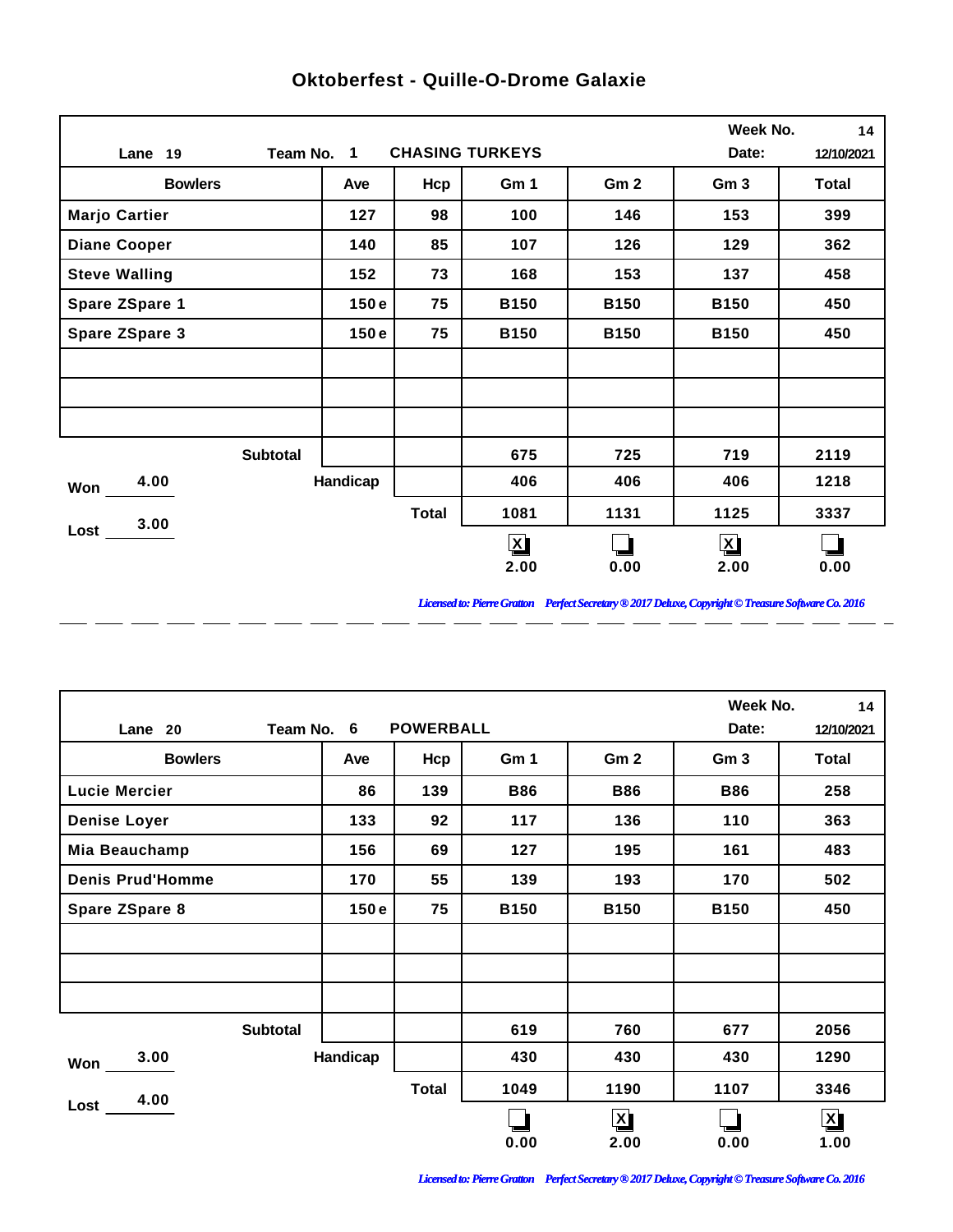|                        |          |                    |                         |                 | Week No.        | 14                   |
|------------------------|----------|--------------------|-------------------------|-----------------|-----------------|----------------------|
| Team No. 2<br>Lane 21  |          | <b>SPARE PARTS</b> |                         |                 | Date:           | 12/10/2021           |
| <b>Bowlers</b>         | Ave      | Hcp                | Gm 1                    | Gm <sub>2</sub> | Gm <sub>3</sub> | <b>Total</b>         |
| <b>Francis King</b>    | 141      | 84                 | 129                     | 179             | 166             | 474                  |
| <b>Linda Roberts</b>   | 156      | 69                 | <b>B156</b>             | <b>B156</b>     | <b>B156</b>     | 468                  |
| <b>Pierrette King</b>  | 147      | 78                 | 155                     | 155             | 144             | 454                  |
| <b>Marcel DesBiens</b> | 175      | 50                 | 182                     | 189             | 207             | 578                  |
| Spare ZSpare 4         | 150e     | 75                 | <b>B150</b>             | <b>B150</b>     | <b>B150</b>     | 450                  |
|                        |          |                    |                         |                 |                 |                      |
|                        |          |                    |                         |                 |                 |                      |
|                        |          |                    |                         |                 |                 |                      |
| <b>Subtotal</b>        |          |                    | 772                     | 829             | 823             | 2424                 |
| 7.00<br>Won            | Handicap |                    | 356                     | 356             | 356             | 1068                 |
| 0.00                   |          | <b>Total</b>       | 1128                    | 1185            | 1179            | 3492                 |
| Lost                   |          |                    | $\overline{\mathbf{X}}$ | $\mathbf{X}$    | $\mathbf{X}$    | $\boxed{\mathbf{X}}$ |
|                        |          |                    | 2.00                    | 2.00            | 2.00            | 1.00                 |

 $\overline{a}$ 

 $\overline{a}$ 

 $\overline{a}$ 

 $\overline{a}$ 

 $\overline{a}$ 

 $-$ 

 $\overline{a}$ 

 $=$   $=$ 

## **Oktoberfest - Quille-O-Drome Galaxie**

*Licensed to: Pierre Gratton Perfect Secretary ® 2017 Deluxe, Copyright © Treasure Software Co. 2016* 

 $\overline{\phantom{0}}$ 

|                        |            |                        |             |                 |                 | Week No.<br>14 |
|------------------------|------------|------------------------|-------------|-----------------|-----------------|----------------|
| Lane 22                | Team No. 8 | <b>NO F IN STRIKES</b> |             |                 | Date:           | 12/10/2021     |
| <b>Bowlers</b>         | Ave        | Hcp                    | Gm 1        | Gm <sub>2</sub> | Gm <sub>3</sub> | Total          |
| George Tuinstra Gr     | 126        | 99                     | 141         | 103             | 134             | 378            |
| <b>Sylvie Gaudreau</b> | 125        | 100                    | 134         | 124             | 108             | 366            |
| <b>Raymond Trudel</b>  | 143        | 82                     | 120         | 141             | 143             | 404            |
| Ty Beauchamp           | 167        | 58                     | 146         | 166             | 150             | 462            |
| Spare ZSpare 10        | 150e       | 75                     | <b>B150</b> | <b>B150</b>     | <b>B150</b>     | 450            |
|                        |            |                        |             |                 |                 |                |
|                        |            |                        |             |                 |                 |                |
|                        |            |                        |             |                 |                 |                |
| <b>Subtotal</b>        |            |                        | 691         | 684             | 685             | 2060           |
| 0.00<br>Won            | Handicap   |                        | 414         | 414             | 414             | 1242           |
| 7.00                   |            | <b>Total</b>           | 1105        | 1098            | 1099            | 3302           |
| Lost                   |            |                        |             |                 |                 |                |
|                        |            |                        | 0.00        | 0.00            | 0.00            | 0.00           |